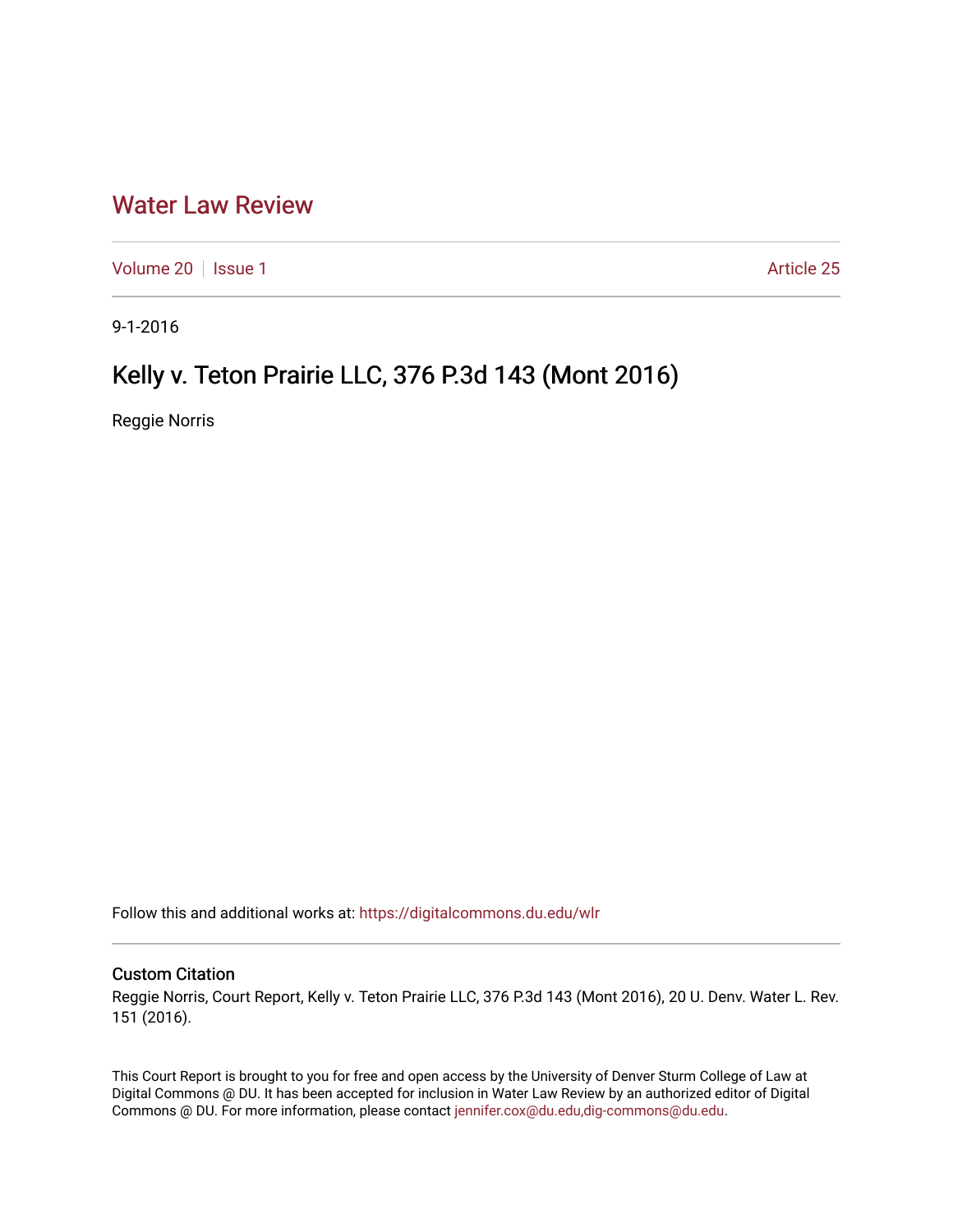service area is the proper method of satisfying the Carey Act's place of use requirement. The supreme court declined to determine the exact size of the service area at this stage of litigation.

The supreme court also considered whether there was any evidence of water use **by** irrigators on the Birch Creek Flats prior to **1973.** The water master found some evidence of historic use on **the** Flats, including some releases from storage facilities that eventually flowed into canals utilized **by** non-Pondera water users, but determined that these releases **did** not amount to Pondera use warranting inclusion of the Flats within the service area boundary. However, the Water Court found that there was evidence of Pondera water being used on the Flats prior to **1973,** and concluded that the Flats should be considered as falling within the boundaries of the Pondera service area. The supreme court evaluated the use of water in the Flats based on Pondera's actions, and disagreed with the Water Court's conclusion that Pondera put the water to beneficial use on the Flats prior to **1973.** The supreme court reversed this portion of the decision and remanded for further consideration.

The supreme court next examined whether the Water Court erred **by** substituting its judgment for that of the master regarding the "Gray Right." Curry argued that the judgment of the Water Court was erroneous regarding the flow rate of the Gray Right. Pondera in turn argued that the Master's report contained contradictory findings and therefore the Water Court's judgment was not erroneous. The supreme court held that the Water Court applied the appropriate standard of review to the Master's findings, and the Water Court's determination of the flow rate for the Gray Right was not clearly erroneous.

Finally, the supreme court considered whether the Water Court's tabulation of the parties' respective claims to water rights should have included volume measurements when it did not. Pondera contended that the tabulations should have included volume. The supreme court held that while such measurements would undoubtedly be helpful, this was a matter of discretion for the Water Court.

Accordingly, the supreme court partially affirmed the Water Court **by** finding Pondera's water rights corresponded to actual shares allotted under the Carey Act and extended to its entire service area, and reversed and remanded the determination with respect to **the** acreage determination.

## *Brian Hinkle*

Kelly v. Teton **Prairie LLC, 376 P.3d** 143 (Mont **2016)** (holding: **(i)** the district court properly applied the prior appropriation doctrine against a junior rights holder who failed to adhere to a call for water; **(ii)** the junior water right holder failed to meet its burden in establishing the futile call doctrine as an affirmative defense; and **(iii)** the district court had proper jurisdiction and authority to grant injunctive relief to the senior water right holder).

The Teton River ("River") flows through Teton and Chouteau Counties in Montana. The River primarily relies on melting snowpack to maintain its late season flow and has a long history of water right disputes stemming from farming and ranching operations. Steven Kelly ("Kelly") was a senior appropriator who held water rights for stockwater purposes and domestic use. Teton Prairie **LLC** ("Teton") was a junior appropriator, located upstream from Kelly, and